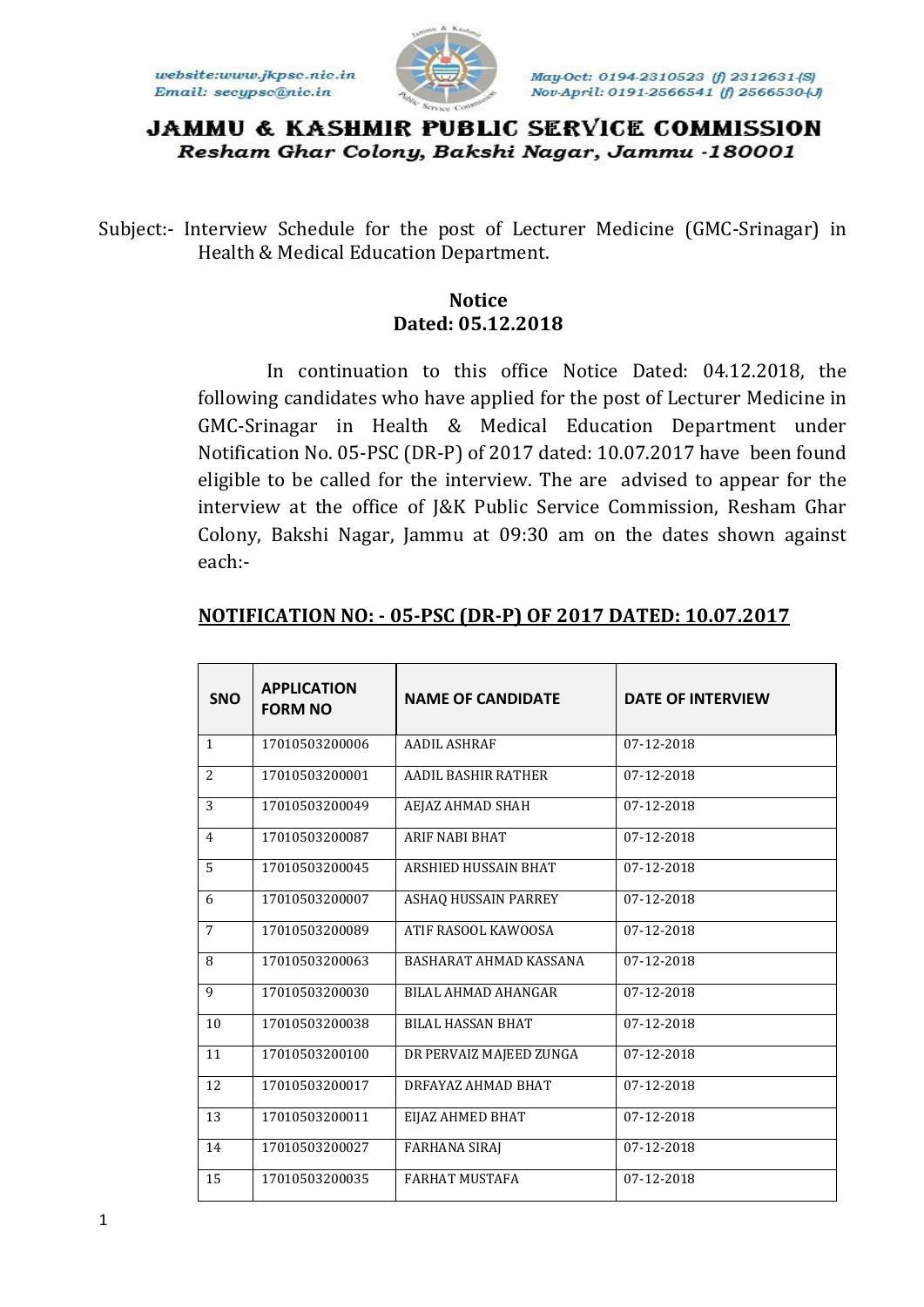| 16 | 17010503200002 | HENNA NAQASH                          | 07-12-2018       |
|----|----------------|---------------------------------------|------------------|
| 17 | 17010503200076 | <b>IMMIA BUKHARI</b>                  | 07-12-2018       |
| 18 | 17010503200091 | <b>IMRAN ALI</b>                      | 07-12-2018       |
| 19 | 17010503200104 | <b>IRFAN AHMAD</b>                    | 07-12-2018       |
| 20 | 17010503200042 | <b>IRFAN AHMED</b>                    | 07-12-2018       |
| 21 | 17010503200034 | <b>IRFAN GUL</b>                      | 07-12-2018       |
| 22 | 17010503200065 | IRSHAD AHMED PARRAY                   | 07-12-2018       |
| 23 | 17010503200021 | LUBNA KHURSHID                        | $07 - 12 - 2018$ |
| 24 | 17010503200046 | MANZOOR AHMAD BHAT                    | 07-12-2018       |
| 25 | 17010503200014 | MAQSOOD AHMAD DAR                     | 07-12-2018       |
| 26 | 17010503200064 | <b>MIR WASEEM</b>                     | $07 - 12 - 2018$ |
| 27 | 17010503200099 | MOHAMAD MUZZAFER MIR                  | 07-12-2018       |
| 28 | 17010503200048 | MUZZAFAR MOHI UD DIN<br><b>HAKEEM</b> | 07-12-2018       |
| 29 | 17010503200033 | NADEEM AHMAD                          | 07-12-2018       |
| 30 | 17010503200039 | <b>NELOFAR HASSAN</b>                 | 07-12-2018       |
| 31 | 17010503200032 | <b>OUBER QAYOOM</b>                   | 07-12-2018       |
| 32 | 17010503200025 | RAYIES AHMAD HELLA                    | 07-12-2018       |
| 33 | 17010503200003 | REYAZ AHMED PARA                      | 07-12-2018       |
| 34 | 17010503200036 | RIYAZ AHMAD DAGA                      | 07-12-2018       |
| 35 | 17010503200062 | ZAFFAR IQBAL KAWOOSA                  | 07-12-2018       |
| 36 | 17010503200067 | <b>ABDUL RASHID</b>                   | 07-12-2018       |
| 37 | 17010503200053 | ABID SHOUKAT                          | 07-12-2018       |
| 38 | 17010503200092 | <b>AFSHAN SHABIR</b>                  | 07-12-2018       |
| 39 | 17010503200066 | <b>GULZAR AHMAD DAR</b>               | 07-12-2018       |
| 40 | 17010503200058 | HILAL AHMAD                           | 07-12-2018       |
| 41 | 17010503200069 | KHURSHID AHMED BHAT                   | 07-12-2018       |
| 42 | 17010503200085 | M NASIR SHAMAS                        | 07-12-2018       |
| 43 | 17010503200055 | AIJAZ AHMAD BHAT                      | 08-12-2018       |
| 44 | 17010503200060 | HILAL AHMAD MALLA                     | 08-12-2018       |
| 45 | 17010503200059 | MALIK SAJAD HUSSAIN                   | 08-12-2018       |
| 46 | 17010503200019 | <b>AAMIR RASHID</b>                   | 08-12-2018       |
| 47 | 17010503200051 | AB HAMID MALIK                        | 08-12-2018       |
| 48 | 17010503200057 | ABDUL QAYOOM RATHER                   | 08-12-2018       |
| 49 | 17010503200026 | <b>AFROZAJAN</b>                      | 08-12-2018       |
| 50 | 17010503200037 | AKHTER AMIN RAINA                     | 08-12-2018       |
| 51 | 17010503200047 | FAYAZ AHMAD WAR                       | 08-12-2018       |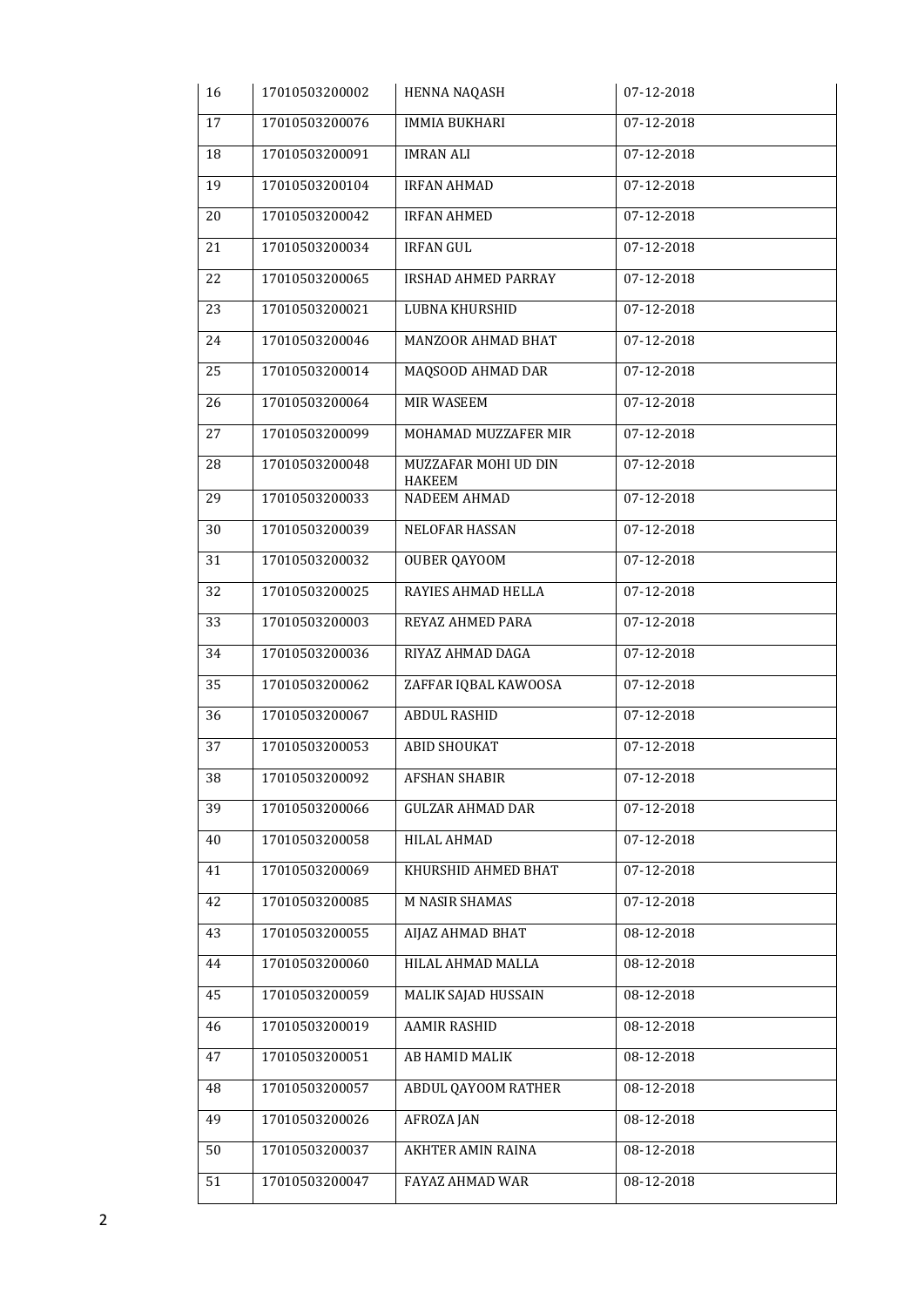| 52     | 17010503200008 | <b>FEROZE AHMAD</b>       | 08-12-2018 |
|--------|----------------|---------------------------|------------|
| 53     | 17010503200073 | HILAL AHMAD DAR           | 08-12-2018 |
| 54     | 17010503200086 | HILAL MOHI UD DIN BHAT    | 08-12-2018 |
| 55     | 17010503200015 | <b>IRFAN AHMAD BHAT</b>   | 08-12-2018 |
| 56     | 17010503200010 | <b>IRFAN YOUSUF WANI</b>  | 08-12-2018 |
| 57     | 17010503200005 | <b>JAN MOHD SHEIKH</b>    | 08-12-2018 |
| 58     | 17010503200023 | MIR SADAQAT HASSAN ZAFAR  | 08-12-2018 |
| 59     | 17010503200105 | MOHD IMRAN CHOUHAN        | 08-12-2018 |
| 60     | 17010503200094 | MOOMIN HUSSAIN BHAT       | 08-12-2018 |
| 61     | 17010503200072 | PEERZADA MOHMAD SHAFI     | 08-12-2018 |
| 62     | 17010503200074 | SHAFAT SIDEEQ LONE        | 08-12-2018 |
| 63     | 17010503200020 | <b>SHAIQ HAMEED</b>       | 08-12-2018 |
| 64     | 17010503200013 | SHEIKH MOHAMAD TAHIR      | 08-12-2018 |
| 65     | 17010503200097 | SHEIKH NAWAZ AHMAD        | 08-12-2018 |
| 66     | 17010503200012 | SHUBANA ASHRAF            | 08-12-2018 |
| 67     | 17010503200043 | <b>SYED TUFAIL AHMAD</b>  | 08-12-2018 |
| 68     | 17010503200018 | <b>ULFAT ARA WANI</b>     | 08-12-2018 |
| 69     | 17010503200077 | <b>UMMER JALALIE</b>      | 08-12-2018 |
| $70\,$ | 17010503200022 | YASIR BASHIR              | 08-12-2018 |
| 71     | 17010503200106 | MANZOOR AHMAD WANI        | 08-12-2018 |
| 72     | 17010503200075 | <b>MURTAZ ALI</b>         | 08-12-2018 |
| 73     | 17010503200031 | <b>MUZAMIL LATIEF</b>     | 08-12-2018 |
| 74     | 17010503200044 | MYMOONA AKHTER            | 08-12-2018 |
| 75     | 17010503200093 | REASHMA ROSHAN            | 08-12-2018 |
| 76     | 17010503200016 | RIYAZ AHMAD BHAT          | 08-12-2018 |
| 77     | 17010503200084 | MOHD MUZAFAR ZARGAR       | 09-12-2018 |
| 78     | 17010503200028 | MOHD YOUSOOF DAR          | 09-12-2018 |
| 79     | 17010503200088 | MUZAFAR RASHID            | 09-12-2018 |
| 80     | 17010503200070 | NADEEM U REHMAN           | 09-12-2018 |
| 81     | 17010503200024 | SHABIR AHMAD PARRY        | 09-12-2018 |
| 82     | 17010503200101 | TOUFEEQ AHMAD MIR         | 09-12-2018 |
| 83     | 17010503200052 | YAWAR YASEEN              | 09-12-2018 |
| 84     | 17010503200103 | MUZAFFAR AHMAD BINDROO    | 09-12-2018 |
| 85     | 17010503200082 | RIYAZ U SAIF ANDRABI SYED | 09-12-2018 |
| 86     | 17010503200078 | SAJAD AHMAD MALIK         | 09-12-2018 |
| 87     | 17010503200061 | SAJAD AHMAD TAK           | 09-12-2018 |